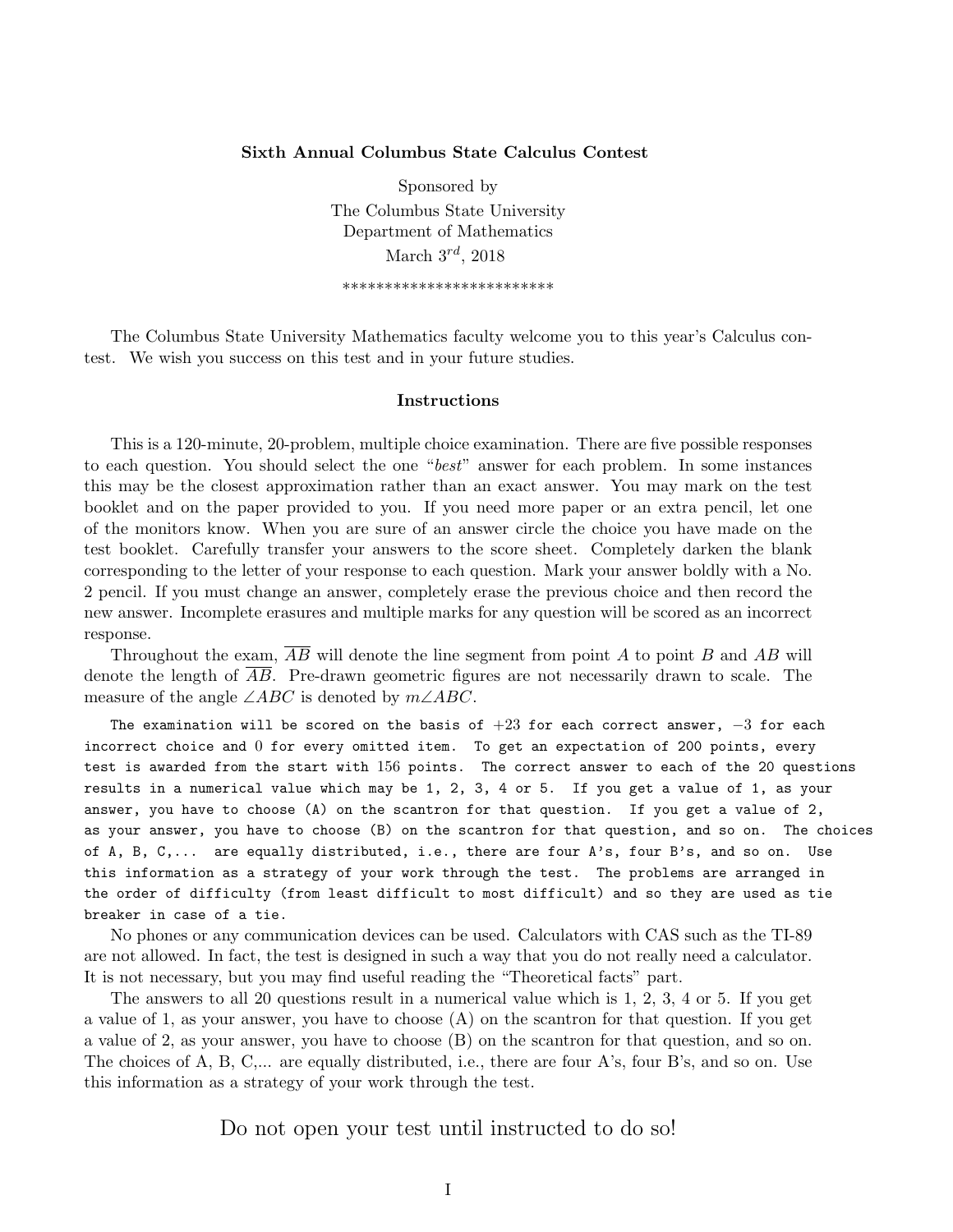## Theoretical facts that you may find useful.

In this exam:

(1) Unless otherwise specified, the domain of a function  $f$  is assumed to be the set of all real numbers x for which  $f(x)$  is a real number.

(2) The inverse of a trigonometric function  $f$  may be indicated using the inverse function notation  $f^{-1}$  or with the prefix "arc" (e.g.,  $\sin^{-1} x = \arcsin x$ ).

(3) The derivative of a function  $f$  is denoted by  $f'$ . Second and third derivatives are denoted by  $f''$  and  $f'''$  respectively.

**Theorem 1:** If a function, which is two times differentiable, satisfies  $f''(x) \geq 0$  for x in some interval  $I$ , we can conclude that  $f$  is convex upward on  $I$ .

**Theorem 2:** A differentiable function for which  $f'(x)$  changes sign at a, then f has a local extrema at a.

**Theorem 3:** The area of the region between the graphs of f and g (continuous functions),  $x \in [a, b]$ , is given by

$$
A = \int_{a}^{b} |f(x) - g(x)| dx
$$

Theorem 4: The fundamental theorem of calculus:

(a) If f is continuous on the interval [a, b], then  $F(x) = \int_a^x f(t)dt$  is differentiable and  $F'(x) =$  $f(x)$  for all  $x \in [a, b]$ .

(b) If f Riemann integrable on [a, b] and F is an antiderivative of f, then  $\int_a^b f(t)dt = F(b) - F(a)$ .

**Theorem 5:** If f is differentiable and  $f'(x) \geq 0$  on some interval, then f is non-decreasing on that interval.

**Definition:** A function is called *Riemann integrable* on  $[a, b]$  if the following limit exists and it is independent of the partition  $\Delta = (x_0 = a, x_1, ..., x_{n-1}, x_n = b)$ , and the points  $c_i \in [x_{i-1}, x_i]$ ,  $i = 1, 2, ..., n$ :

$$
\lim_{||\Delta|| \to 0} \sum_{i=1}^{n} f(c_i)(x_i - x_{i-1}) = L, \text{ where } ||\Delta|| = \max\{x_i - x_{i-1}|i = 1, 2, ..., n\}.
$$

If this is the case, L is written as  $\int_a^b f(t)dt$ .

**Differentiation Rules:**  $(fg)' = f'g + fg'$ ,  $(f/g)' = (f'g - fg')/g^2$ ,  $\frac{d}{dx} \arcsin x = \frac{1}{\sqrt{1-\frac{1}{\sqrt{1-\frac{1}{n}}}}}$  $\frac{1}{1-x^2}$  for all  $|x| < 1$ ,  $\frac{d}{dx}x^{\alpha} = \alpha x^{\alpha-1}$  for all  $x > 0$ ,  $(f \circ g)' = (f' \circ g)g'$ ,  $(u'')' = vu^{v-1}u' + u^{v}(\ln u)v'$ ,  $\frac{d}{dx} \tan x = \sec^2 x$ ,  $\frac{d}{dx} e^u = u' e^u$ ,  $\frac{d}{dx} (\arctan)(x) = \frac{1}{1+x^2}$ .

(MVT) Mean Value Theorem: If  $F : [a, b] \to \mathbb{R}$  is continuous on  $[a, b]$ , differentiable on  $(a, b)$ , then  $F(b) - F(a) = (b - a)F'(c)$  for some  $c \in (a, b)$ .

The natural exponential function is simply denoted by  $x \to e^x$ ,  $x \in \mathbb{R}$ . The derivative of a function f at a point  $x = a$  is denoted by  $f'(a)$  or  $\frac{df}{dx}(a)$ .

The notation  $n \in \mathbb{N}$ , for instance, means  $n = 1, 2, 3, ...$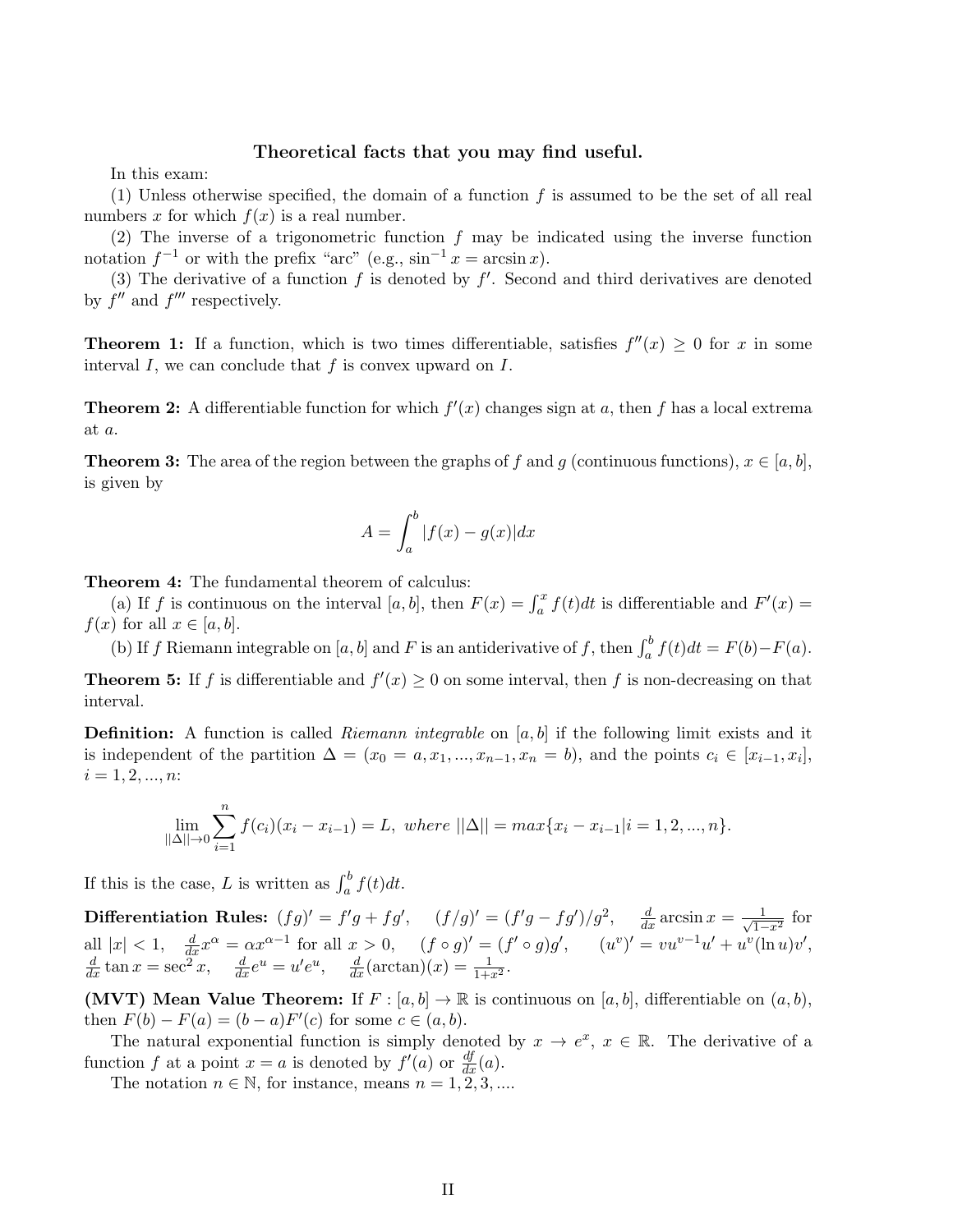## Calculus Contest Problems

1. Let  $f$  and  $g$  be real valued differentiable functions such that

$$
f(x) = (3x + 1) \cdot [2 - xg(x)],
$$

for all real numbers x. If  $g(0) = 1$ , find the value of  $f'(0)$ .

- 2. The function P given by the rule  $P(x) = (x^2 + 3x 2)e^{-x}$  has two inflection points, one at  $x = a$  and the other at  $x = b$ . What is  $a + b$ ?
- 3. The functions  $F(x) = x + \frac{1}{x}$  $\frac{1}{x}$  and  $G(x) = x^3 - 3x$  are defined by these rules for every  $x > 0$ . Cauchy's theorem applied to  $F$  and  $G$  on the interval [3, 11], gives

$$
\frac{F(11) - F(3)}{G(11) - G(3)} = \frac{F'(c)}{G'(c)}
$$

with  $c \in (3, 11)$ . What is  $\frac{c^2}{11}$ ?

- 4. For three values of the parameter m, the line  $y = m(x + \frac{7}{3})$  $(\frac{7}{3}) + \frac{1}{3}$  is tangent to the curve  $y = x^3 - 4x$  (see the adjacent figure). If  $P$  is the product of all  $x$ coordinates of these tangency points, find  $\frac{2}{3}P$ .
	- (A) 1 (B) 2 (C) 3

$$
(D) 4 \t\t (E) 5
$$



- 5. The function  $g(x) = 14 \sin(x) + 15 \sin(2x)$ defined on the whole real line, has a maximum value of  $\frac{m}{n}$ , where  $\frac{m}{n}$  is a rational number written in reduced form. What is the value of  $m - n^3$ ?
	- (A) 1 (B) 2 (C) 3
	- $(D)$  4  $(E)$  5

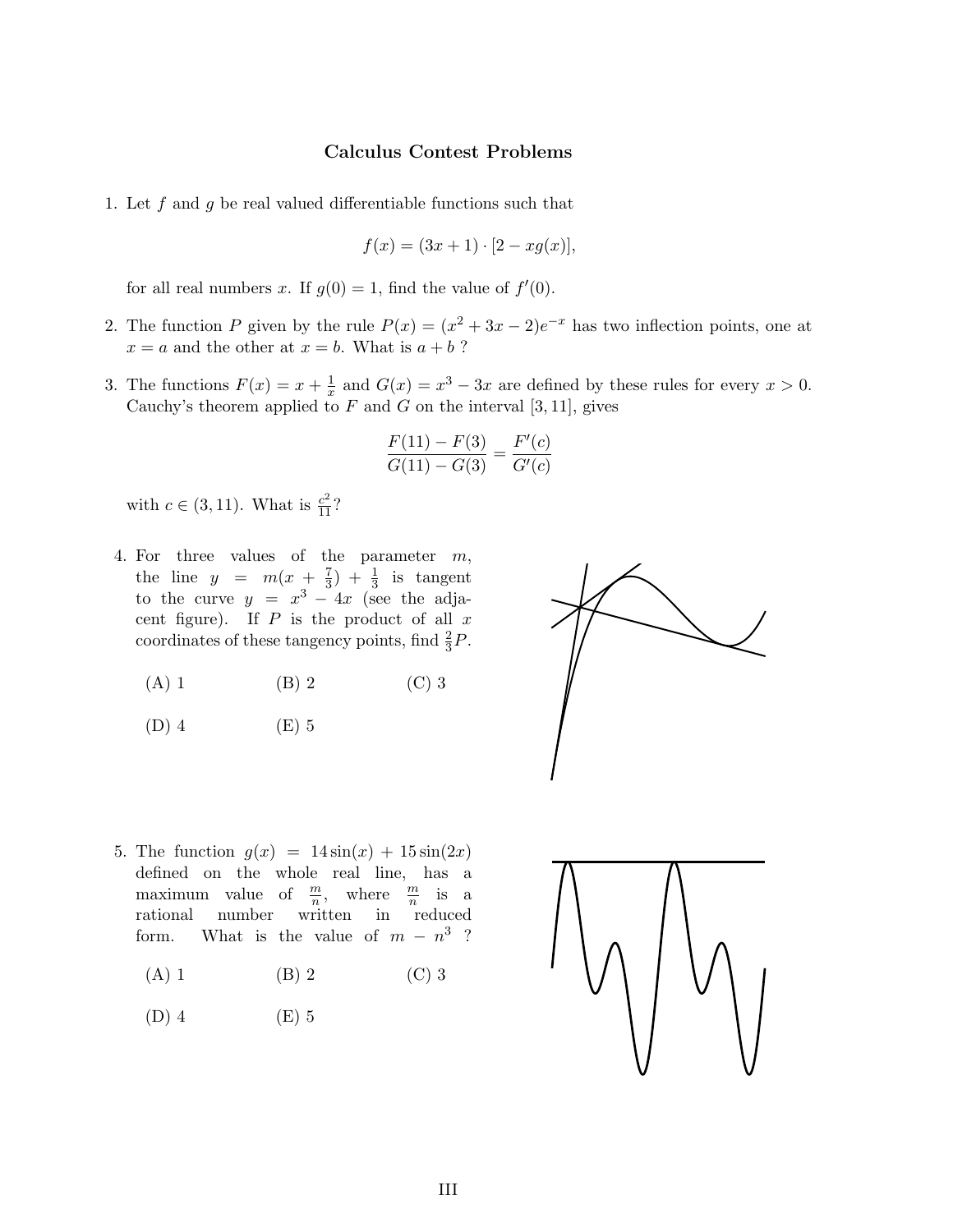- 6. Consider two fixed points  $A = (0,0)$  and  $B = (1, 1)$  on the graph of  $y = x<sup>3</sup>$ . We let  $C_0 = (\alpha, \alpha^3)$  the point on this graph for which the area S of the triangle  $\triangle ABC_0$ is the biggest of all the triangles  $\triangle ABC$ obtained with  $C = (t, t^3)$  and t in the interval  $[0, 1]$ . If  $S =$  $\frac{\sqrt{3}}{n}$  where  $n \in \mathbb{N}$ , what is  $n-4$ ?
	- (A) 1 (B) 2 (C) 3
	- (D) 4 (E) 5



7. We let  $y = x^{(e^x)}$  for all  $x > 0$ . Calculate

$$
2\lim_{x\to 0^+}\frac{dy}{dx}.
$$

8. We denote by  $L$  be the limit

$$
\lim_{n \to \infty} n^2 \sum_{k=1}^n \frac{k}{(n^2 + k^2)^2}.
$$

Find  $L^{-1}$ .

9. Consider the sequence  $\{x_n\}_{n\geq 1}$  defined by the formula

$$
x_n = \sin \frac{2}{n^2} + \sin \frac{4}{n^2} + \sin \frac{6}{n^2} + \dots + \sin \frac{2n}{n^2}, \quad n \in \mathbb{N}.
$$

Find the value of the limit  $\lim_{n\to\infty}x_n$ .

10. Consider the function  $y = y(x)$  defined by

$$
y = \sqrt{x + \sqrt{x + \sqrt{x + \sqrt{\ldots}}}}, \quad x > 0.
$$

Calculate  $\frac{dx}{dy}(2)$ .

11. The sequence of real numbers  $\{x_n\}$  satisfies (the recurrence)

$$
x_{n+1} = \frac{x_n + x_{n-1}}{2}, \quad n \ge 1,
$$

with  $x_0 = 1$  and  $x_1 = 7$ . What is the  $\lim_{n \to \infty} x_n$ ?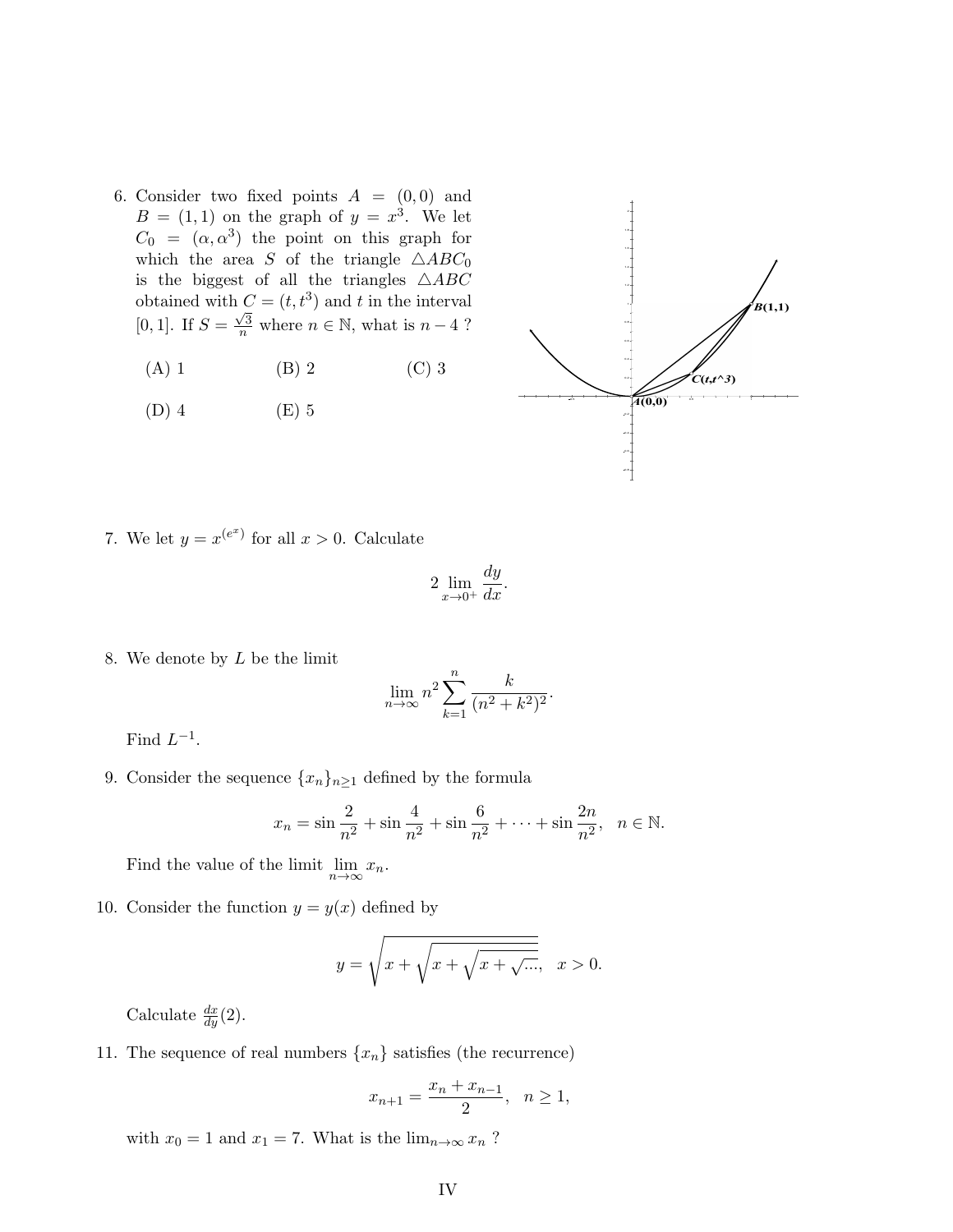12. Knowing that

$$
\int_0^{\ln 3} \frac{1}{5 + 2e^x + 2e^{-x}} dx = \frac{1}{3} \ln(\epsilon),
$$

where  $\epsilon = \frac{a}{b}$  $\frac{a}{b}$  is a rational number in the reduced form, what is  $a - b$ ?

13. Find the value of the limit

$$
\lim_{x \to 0} \frac{e^{\arctan x} - e^{\arcsin x}}{\arctan x - \arcsin x}
$$

.

14. For two real values  $a$  and  $b$  and the positive number  $r$ , the function

$$
f(x) = \begin{cases} x^2 & \text{if } x \ge 1 \\ b - \sqrt{r^2 - (x + a)^2}, & \text{if } -7 \le x \le 1, \end{cases}
$$

is continuous and two times differentiable at  $x = 1$ . What is  $a$  ?

(A) 1 (B) 2 (C) 3

$$
(D) 4 \t\t (E) 5
$$



$$
g(x^{2} - x) - (x^{3} - x^{2} - 2x - 1)g(x) = 2x + 2
$$

for all  $x$ . Calculate

$$
\int_0^1 x g''(2x) dx
$$

16. The equation

.

$$
(y - 2x)^2 + \left(\frac{3}{5}\right)^2 = y - x
$$

is a parabola with the vertex at  $V(\alpha, \beta)$ . What is  $\frac{\beta}{\alpha}$ ? (A) 1 (B) 2 (C) 3

(D) 4 (E) 5



17. The function  $h$  is twice differentiable and satisfies the differential equation

$$
h''(x) = \frac{h'(x) + h(x)}{2}, \text{ for all } x \in \mathbb{R}.
$$